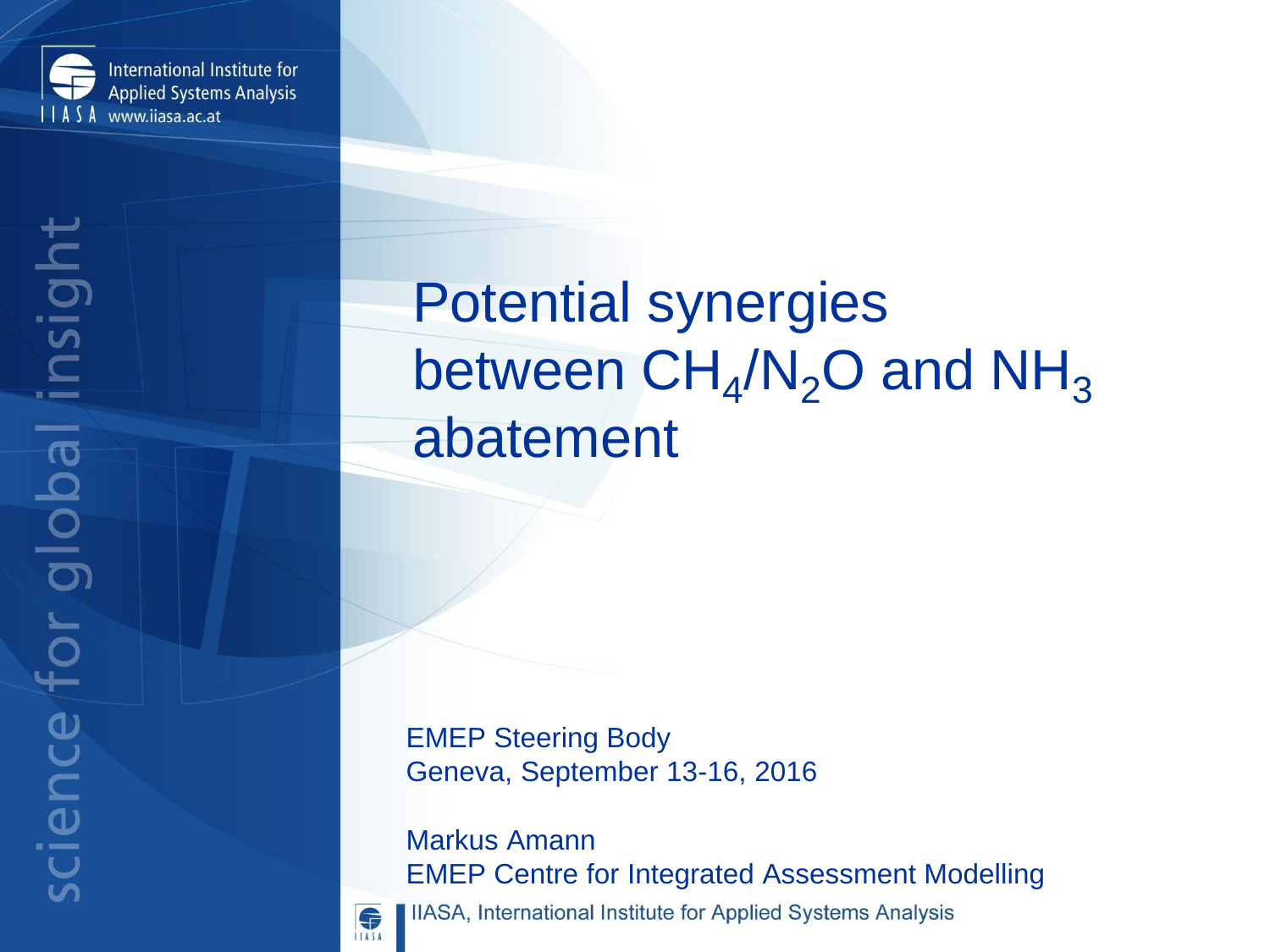#### Background

- Reductions of  $NH<sub>3</sub>$  emissions will be increasingly important for approaching WHO health guidelines and biodiversity targets
- The 1.5 degree climate target will not be achievable without drastic mitigation of non-CO<sub>2</sub> emissions (CH<sub>4</sub>, N<sub>2</sub>O)
	- $-$  The ambition on non-CO<sub>2</sub> will determine the extent of negative  $CO<sub>2</sub>$  emissions
- $NH_3$ , CH<sub>4</sub> and N<sub>2</sub>O emissions often originate from the same sources, thus there might by synergies
- However, many emission control measures will result in trade-offs, at least if the interactions are poorly managed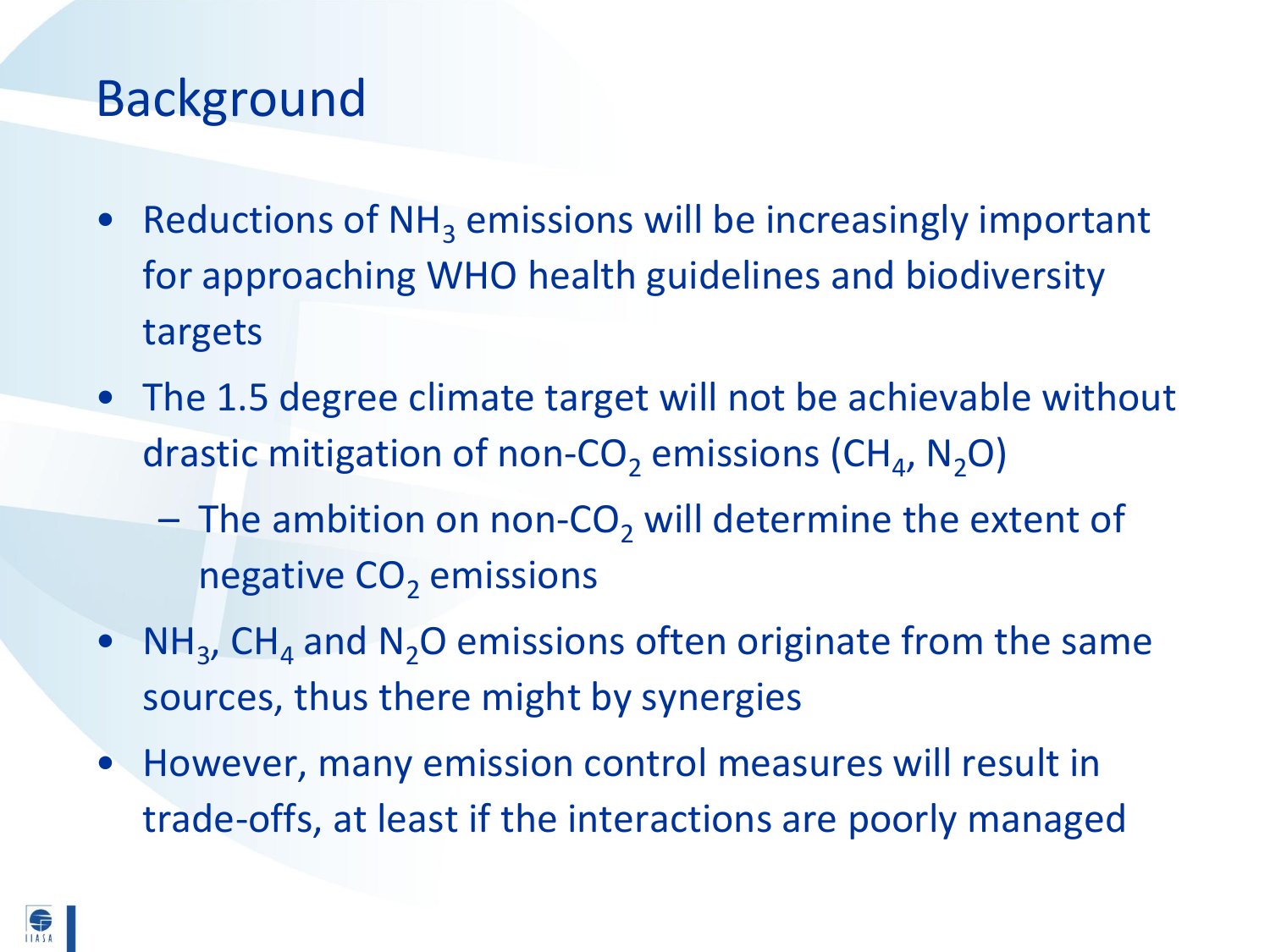## Multi-pollutant measures (1)

- Stationary sources:
	- SCR, SNCR: NO<sub>x</sub>, CO ↓, NH<sub>3</sub>, N<sub>2</sub>O ↑
	- Fluidized bed combustion: SO<sub>2</sub>, NO<sub>x</sub>↓, N<sub>2</sub>O ↑
	- New residential boilers: VOC, PM, CO, CH<sup>4</sup> **↓**
	- IGCC: CO<sup>2</sup> , SO<sup>2</sup> , NO<sup>x</sup> , PM **↓**
	- CHP: all pollutants **↓**
- Mobile sources:
	- Euro-standards: NO<sub>x</sub>, VOC, PM, CO ↓ NH<sub>3</sub>, N<sub>2</sub>O ↑
	- Low sulfur fuels: SO<sup>2</sup> , PM **↓**
	- Diesel: CO<sup>2</sup> **↓**, PM **↑**
- Structural measures:
	- Energy savings, efficiency improvements, bans: all pollutants **↓**
	- Increased use of natural gas: CO<sub>2</sub>, SO<sub>2</sub>, VOC, NO<sub>x</sub>, PM ↓ CH<sub>4</sub> ↑
	- Biomass: CO2 **↓** VOC, PM, CH<sup>4</sup> **↑**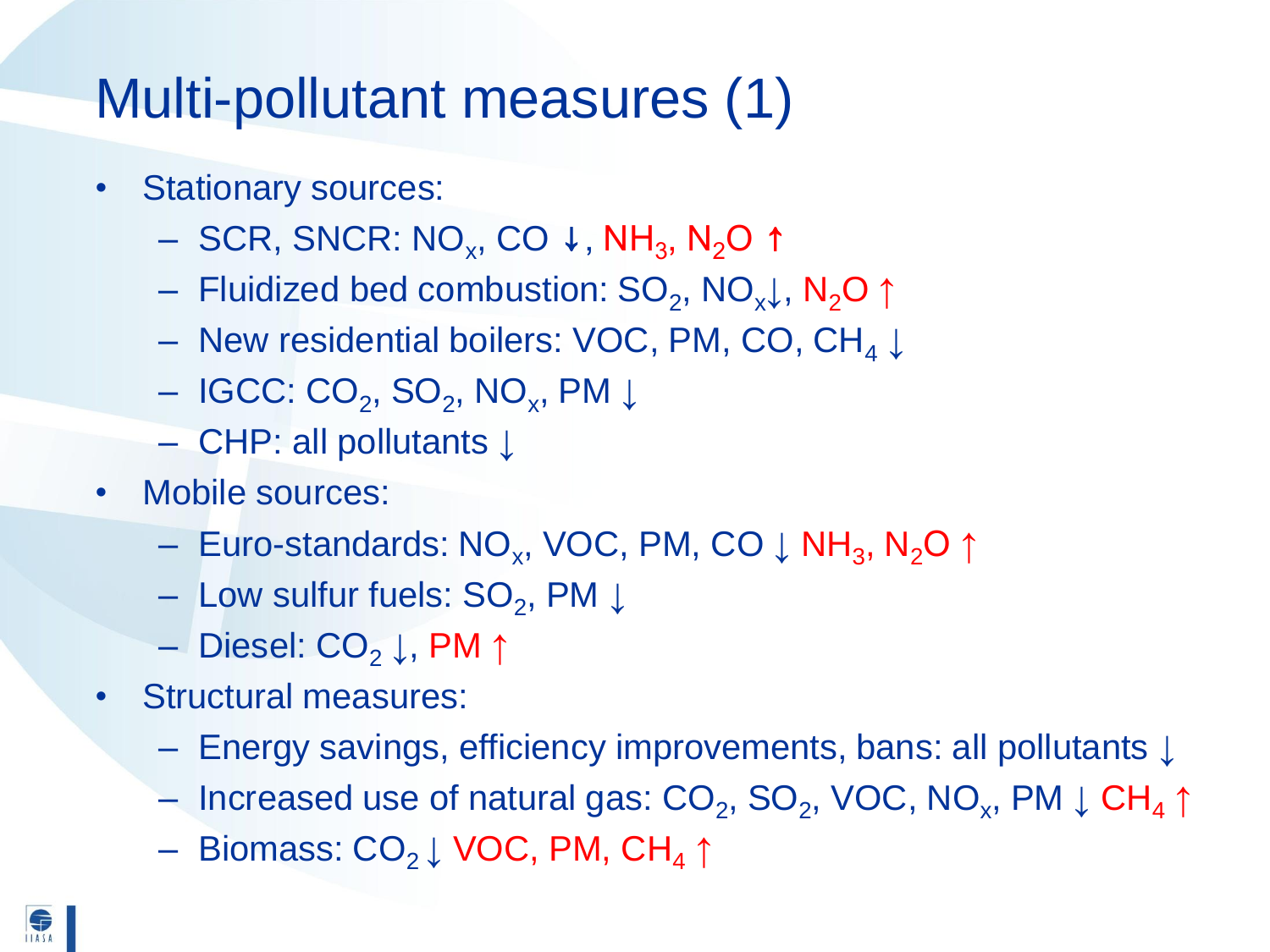## Multi-pollutant measures (2)

- Agricultural sources:
	- $-$  Low emission pig housing NH<sub>3</sub>, CH<sub>4</sub> ↓ N<sub>2</sub>O ↑
	- Covered storage of slurry NH3 **↓** CH<sup>4</sup> **↑**
	- Injection of manure NH3 **↓** N2O **↑**
	- $-$  Anaerobic digestion (biogas) CH<sub>4</sub>, CO<sub>2</sub>, N<sub>2</sub>O ↓ NH<sub>3</sub> ↓个
- **Other sources** 
	- Gas recovery and flaring: CH<sub>4</sub> ↓ CO<sub>2</sub>, PM, VOC, SO<sub>2</sub>, NO<sub>x</sub>, CO ↑
	- Gas recovery and re-use: CH<sup>4</sup> , CO2 **↓**
	- Improving flaring efficiency: PM, VOC, NO<sup>x</sup> , SO<sup>2</sup> , CO **↓**
	- Waste incineration: CH<sub>4</sub>, CO<sub>2</sub> ↓
	- Gas recovery from wastewater treatment: CH<sup>4</sup> , CO2 **↓**